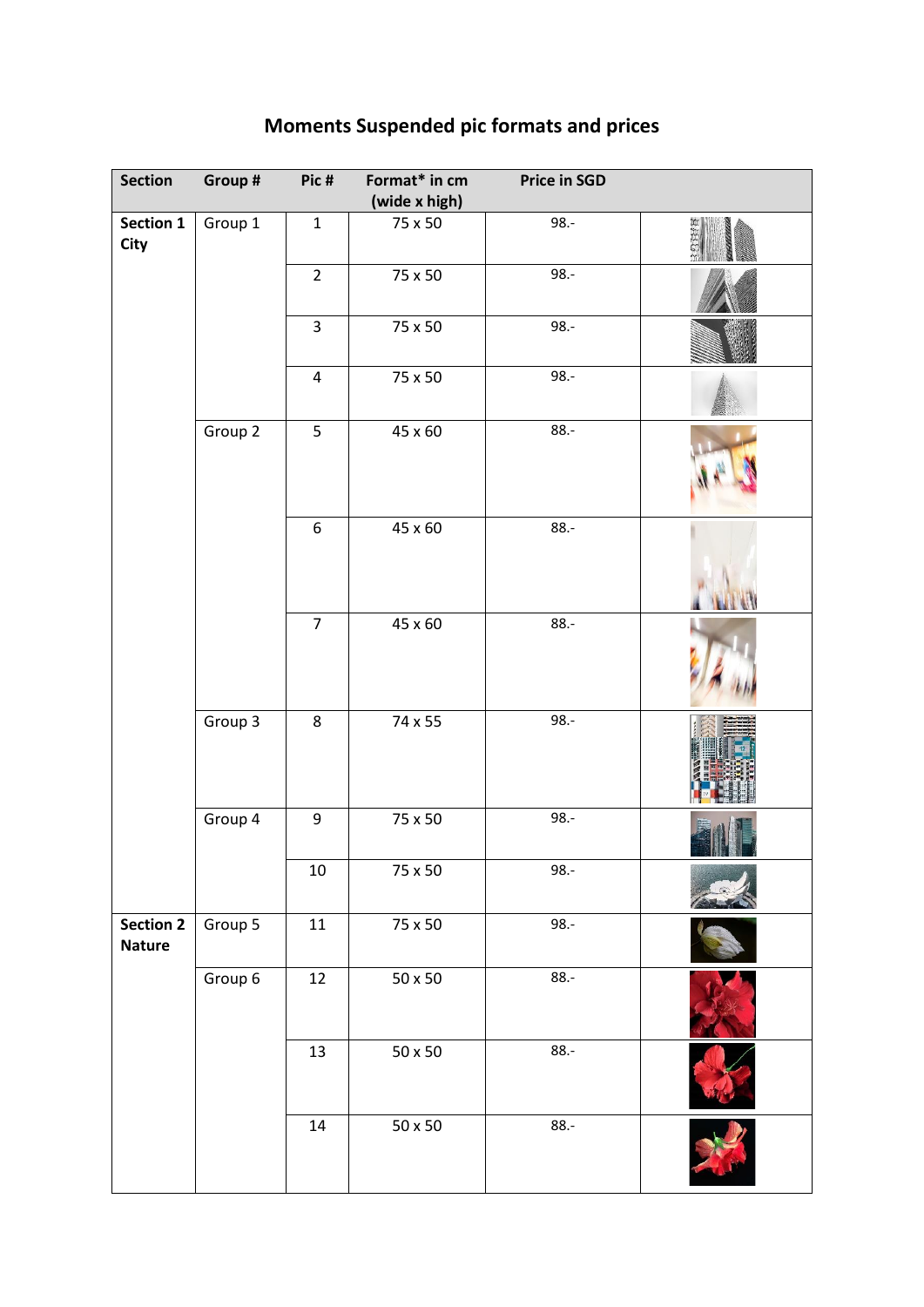| <b>Section</b> | Group #  | Pic#   | Format* in cm        | <b>Price in SGD</b> |  |
|----------------|----------|--------|----------------------|---------------------|--|
|                |          |        | (wide x high)        |                     |  |
|                |          | 15     | $50\times50$         | $88. -$             |  |
|                | Group 7  | 16     | 75 x 50              | $98. -$             |  |
|                |          | 17     | 75 x 50              | $98. -$             |  |
|                | Group 8  | 18     | 75 x 50              | $98. -$             |  |
|                |          | 19     | 75 x 50              | $98. -$             |  |
|                | Group 9  | 20     | 75 x 50              | $98. -$             |  |
|                |          | 21     | 75 x 50              | $98. -$             |  |
|                |          | 22     | 75 x 37.5            | $88.-$              |  |
|                |          | 23     | 75 x 37.5            | $88. -$             |  |
|                | Group 10 | 24     | 75 x 50              | $98. -$             |  |
|                |          | 25     | 75 x 50              | $98. -$             |  |
|                | Group 11 | 26     | 75 x 50              | $98. -$             |  |
|                |          | $27\,$ | 75 x 50              | 98.-                |  |
|                | Group 12 | 28     | 60 x 45              | $88. -$             |  |
|                | Group 13 | 29     | $\overline{75}$ x 50 | $98. -$             |  |
|                |          | $30\,$ | 75 x 50              | $98. -$             |  |
|                | Group 14 | 31     | 75 x 50              | $98. -$             |  |
|                |          | 32     | 75 x 50              | $98. -$             |  |
|                | Group 15 | 33     | 75 x 50              | $98. -$             |  |